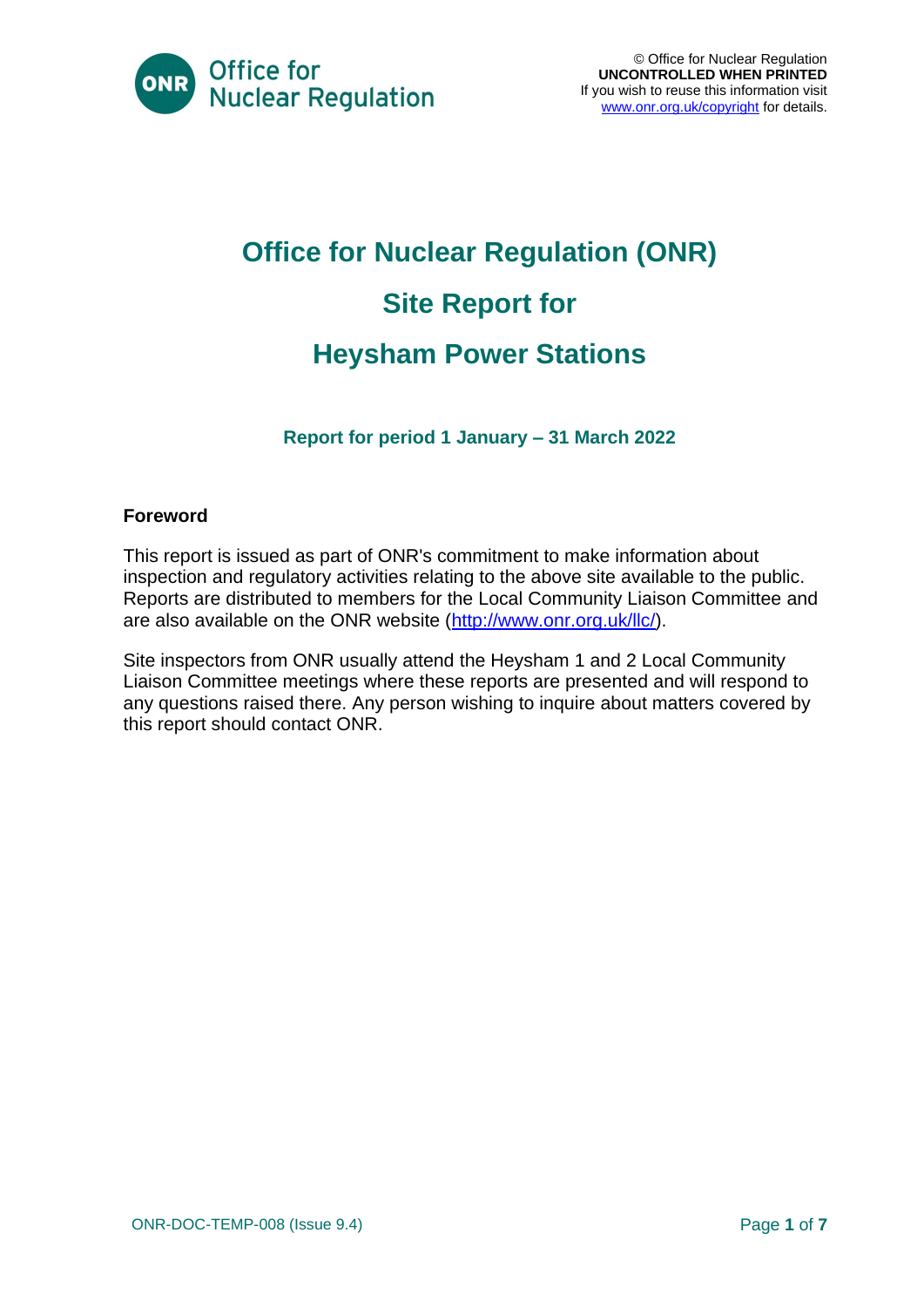

### **Table of Contents**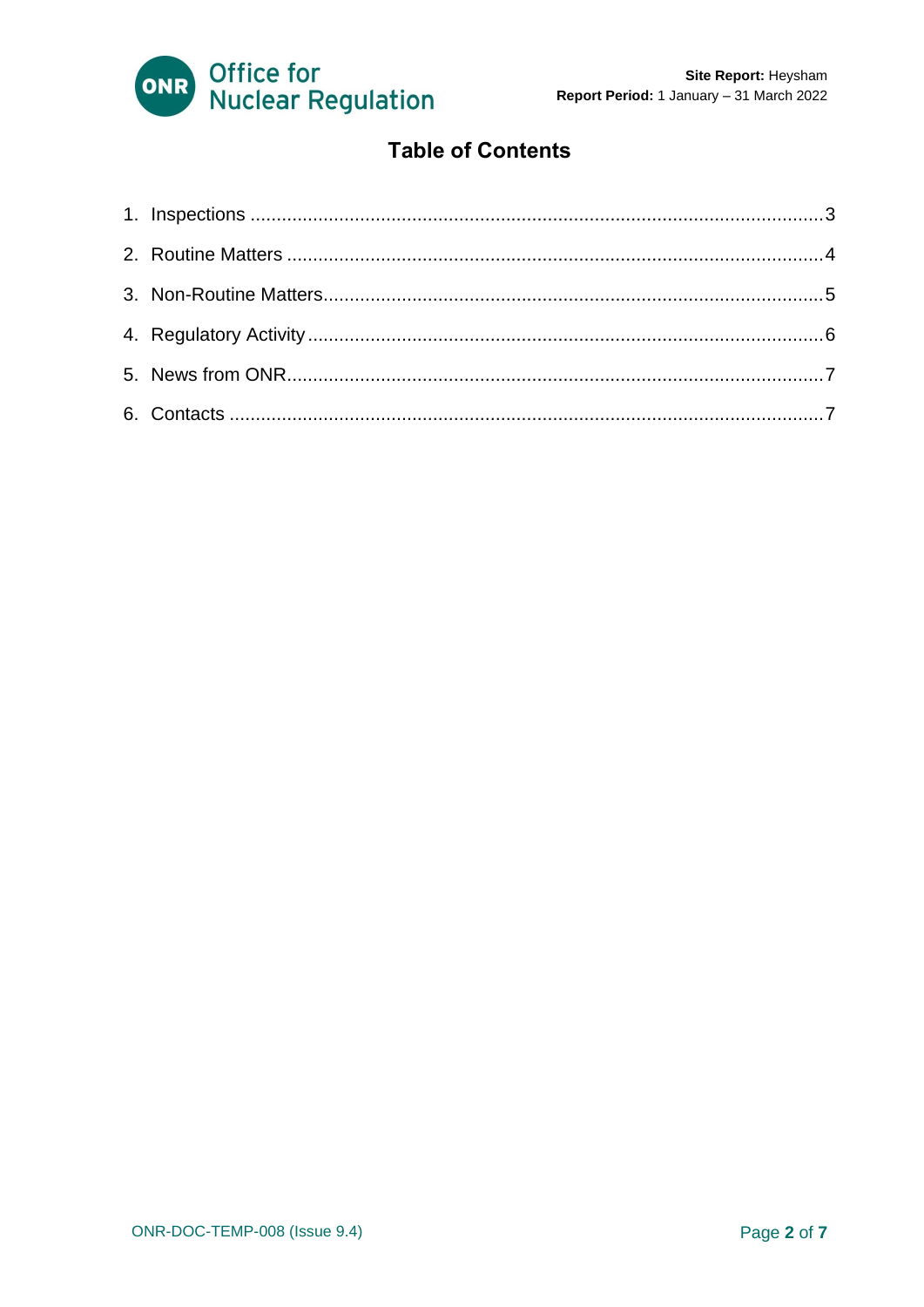

## <span id="page-2-0"></span>1. Inspections

### 1.1. Dates of Inspection

The ONR site inspector made inspections on the following dates during the reporting period:

### **Heysham 1**

10-13, 24-27 January

14-17, 23-24 February

#### **Heysham 2**

26 January

22, 24 February

1-3, 16, 23-25 March

In addition, our specialist inspectors were involved in interventions on the following dates during the reporting period:

#### **Heysham 1**

15-16 February

28-31 March

#### **Heysham 2**

24 February

1-3, 23-25 March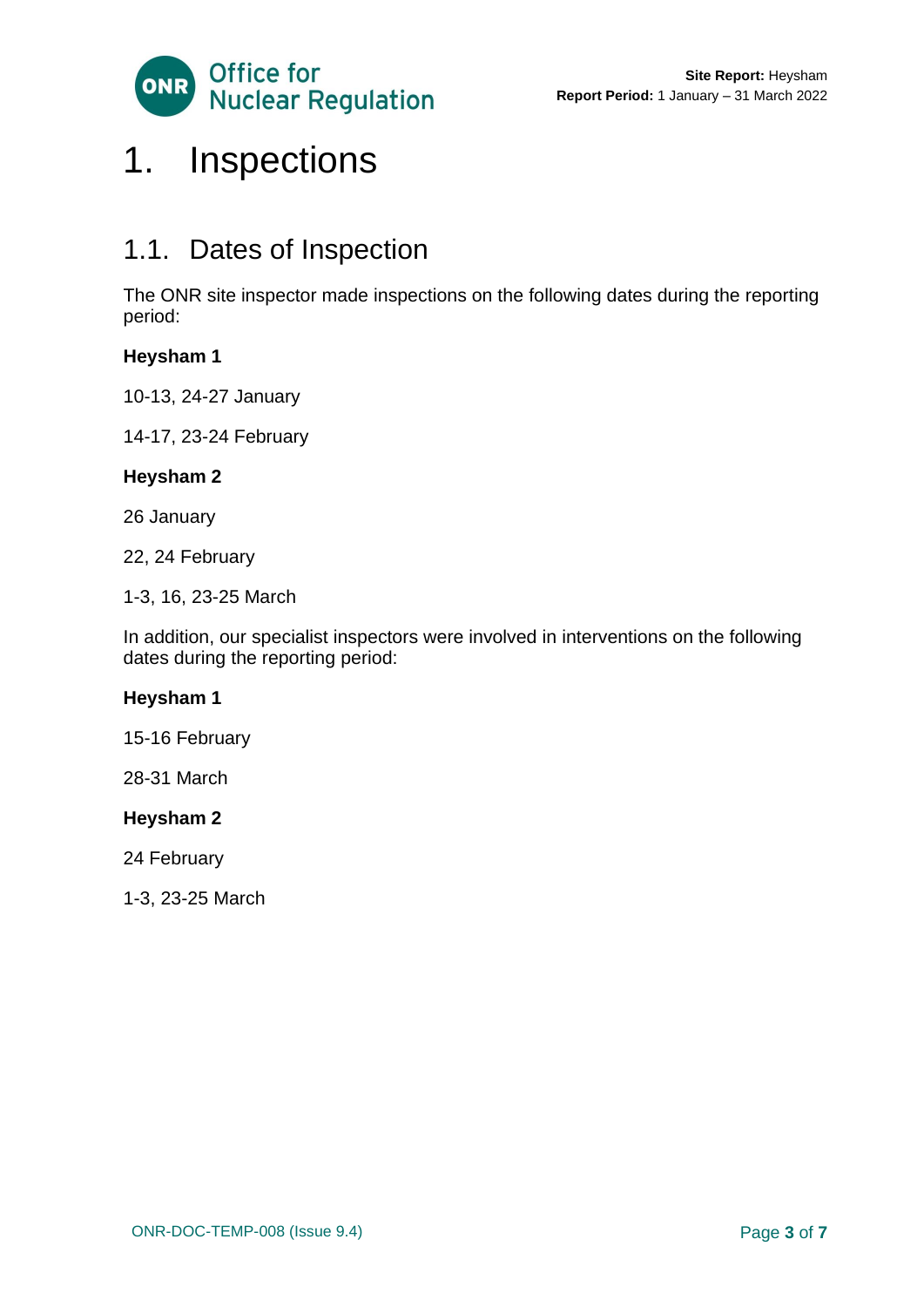

## <span id="page-3-0"></span>2. Routine Matters

### 2.1. Inspections

Inspections are undertaken as part of the process for monitoring compliance with:

- the conditions attached by ONR to the nuclear site licence granted under the Nuclear Installations Act 1965 (NIA65) (as amended);
- the Energy Act 2013
- the Health and Safety at Work Act 1974 (HSWA74); and
- regulations made under HSWA74, for example the Ionising Radiations Regulations 2017 (IRR17) and the Management of Health and Safety at Work Regulations 1999 (MHSWR99).

The inspections entail monitoring the licensee's actions on the site in relation to incidents, operations, maintenance, projects, modifications, safety case changes and any other matters that may affect safety. The licensee is required to make and implement adequate arrangements under the conditions attached to the licence in order to ensure legal compliance. Inspections seek to judge both the adequacy of these arrangements and their implementation.

In this period, routine inspections of Heysham stations covered the following:

- examination, maintenance, inspection and testing (Heysham 2)
- management of operations including control and supervision (Heysham 2)
- staff training, qualifications and experience (Heysham 2)
- modifications to plant, equipment and safety cases (Heysham 2)
- emergency preparedness (Heysham 2)
- safeguards (Heysham 1)
- radioactive waste management (Heysham 2)
- quality assurance and records (Heysham 2)
- security

Members of the public, who would like further information on ONR's inspection activities during the reporting period, can view site Intervention Reports at [www.onr.org.uk/intervention-records](http://www.onr.org.uk./intervention-records) on our website [www.onr.org.uk](http://www.onr.org.uk/) .Should you have any queries regarding our inspection activities, please email [contact@onr.gov.uk.](mailto:contact@onr.gov.uk)

In this period, other routine matters at Heysham stations covered the following:

- early Reactor 2 statutory outage safety review (Heysham 1)
- equipment reliability reviews (Heysham 1)
- regulatory issue progress (Both sites)
- emergency exercise planning (Heysham 1)
- end of generation preparations (Heysham 1)
- management of change (Heysham 1)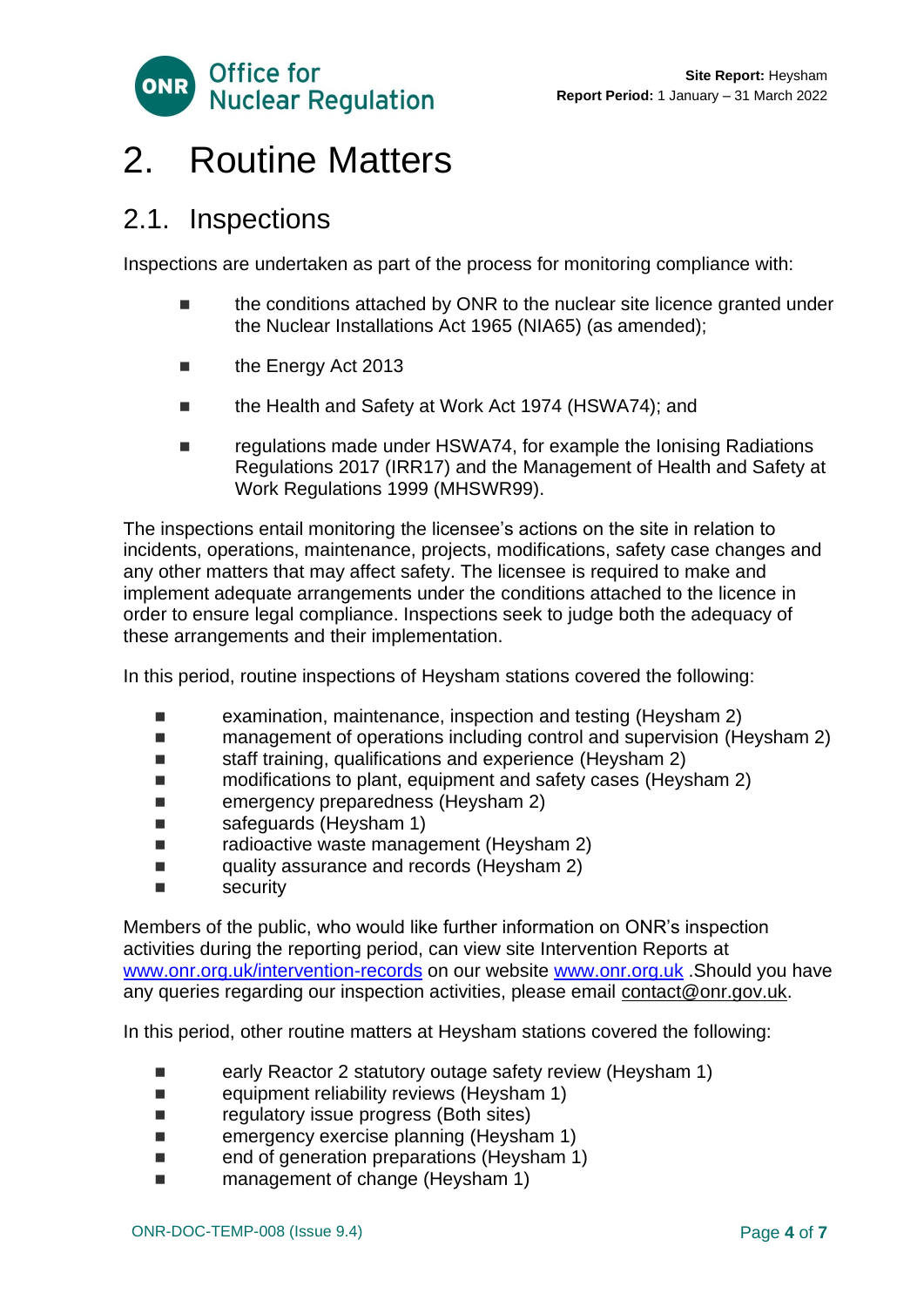

organisational learning (Heysham 1)

### 2.2. Other Work

<span id="page-4-0"></span>Heysham 2, Reactor 7 was shut down in March 2022 to refuel under offload depressurised conditions. During this refuelling outage, graphite inspections of thirteen fuel channels of the core were undertaken as previously agreed with ONR.

These inspections found three new Keyway Root Cracks (KWRCs), meaning that a total of four KWRCs have been observed in Reactor 7 so far (i.e. three newly observed and one previously observed). In a couple of these cases, cracks were observed in adjacent layers induced by these KWRCs; a total of three induced cracks were observed. In addition, a defect near brick end, associated with the existing KWRC, was observed. This was described as a 'proto fragment' consistent with predictions of potential seal ring groove wall (SRGW) cracking formation.

Prior to return to service in April 2022, the safety case for the graphite core was updated to account for the observations and accepted by ONR. Further safety case updates for the graphite core as it ages are being made and ONR is tracking the progress of these cases and will place regulatory hold points as required.

# 3. Non-Routine Matters

Licensees are required to have arrangements to respond to non-routine matters and events. ONR inspectors judge the adequacy of the licensee's response, including actions taken to implement any necessary improvements.

There were no events of significance at Heysham 1 or Heysham 2 during the period.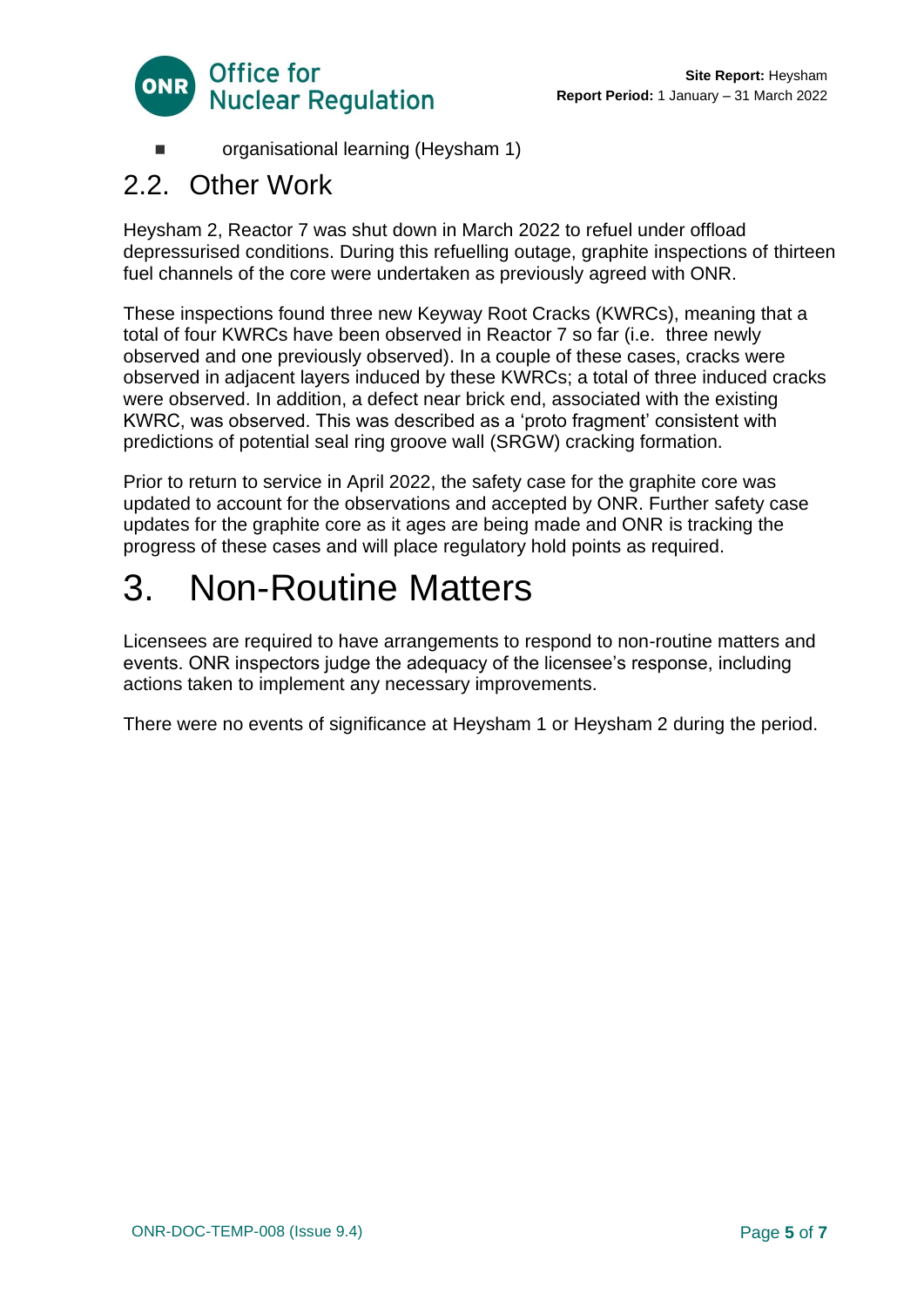

## <span id="page-5-0"></span>4. Regulatory Activity

ONR may issue formal documents to ensure compliance with regulatory requirements. Under nuclear site licence conditions, ONR issues regulatory documents, which either permit an activity or require some form of action to be taken; these are usually collectively termed 'Licence Instruments' (LIs) but can take other forms. In addition, inspectors may take a range of enforcement actions, to include issuing an Enforcement Notice.

The preface to Heysham 2's maintenance schedule was previously approved by ONR, meaning that any changes to the schedule needs ONR permission. Changes to the maintenance schedule preface for Heysham 2 were given approval by ONR via Licence Instrument LI 636 on 15 February 2022 following ONR assessment. The changes will grant the licensee small extensions of up to 3 months to the statutory outage date if the reactor has not been operating at power for 1095 days or more without a Licence Instrument from ONR. (*Previously the statutory outage was three calendar years from the date of ONR Consent even if the reactor had not been used but extensions to the date were often granted following assessment and permission from ONR*.)

The following LIs, Enforcement Notices and Enforcement letters have been issued during the period:

| Date                | Type <sup>1</sup> | Ref. No. | <b>Description</b>                                                          |
|---------------------|-------------------|----------|-----------------------------------------------------------------------------|
| 15/02/2022 Approval |                   | LI636    | Heysham 2 - LC28(5) approval of their<br>maintenance schedule preface issue |

#### **Table 1: Licence Instruments and Enforcement Notices Issued by ONR during this period**

Reports detailing the above regulatory decisions can be found on the ONR website at [http://www.onr.org.uk/pars/.](http://www.onr.org.uk/pars/)